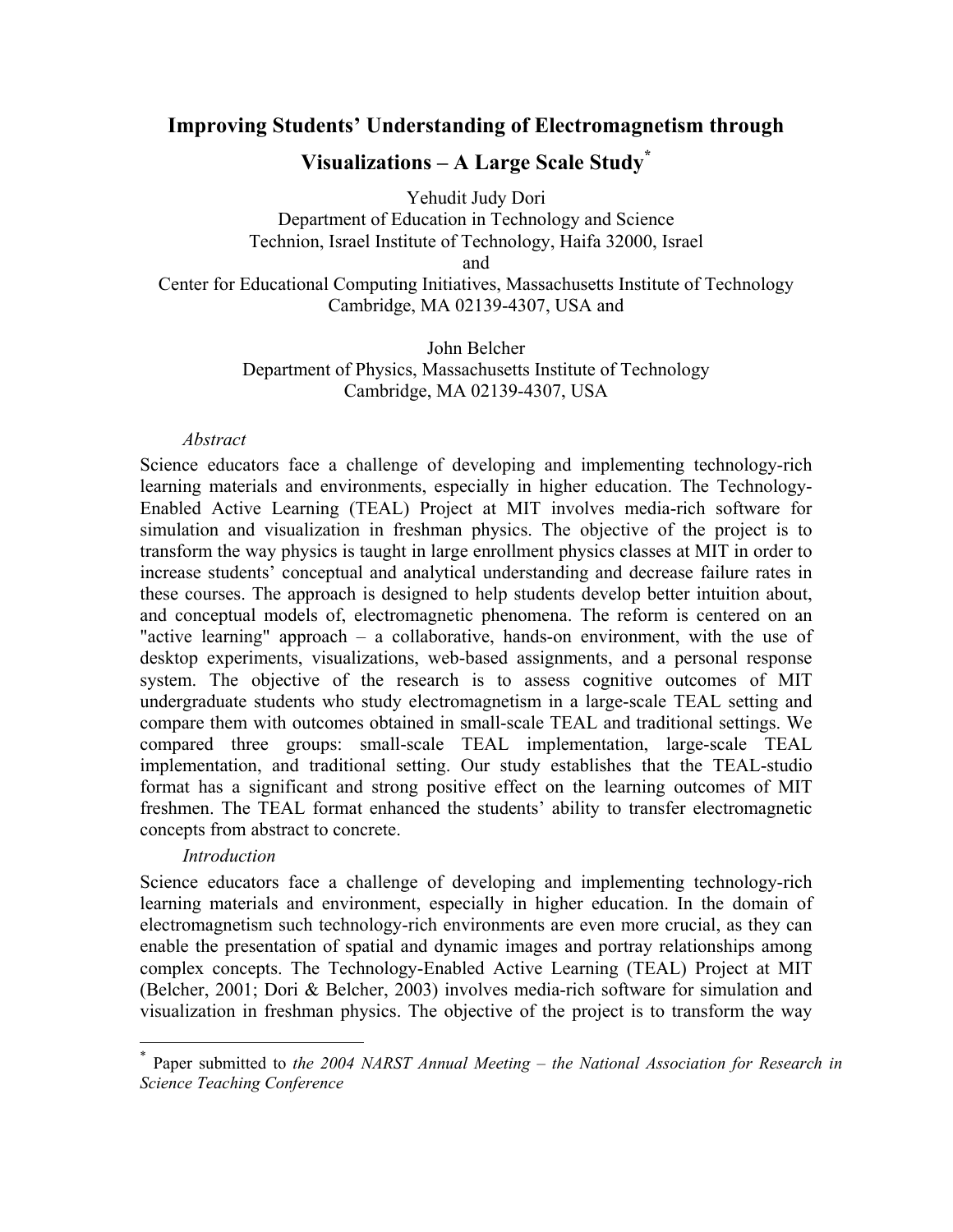physics is taught at large enrollment physics classes at MIT in order to increase students' conceptual and analytical understanding and decrease failure rates in these courses. The approach is designed to help students visualize, develop better intuition about, and conceptual models of, electromagnetic phenomena. The reform is centered on an "active learning" approach – a collaborative, hands-on environment, with the use of desktop experiments, visualizations, web-based assignments, and a personal response system (PRS).

## *Theoretical Background*

During the past decade, a number of physics curricula for undergraduate students have been developed that utilize educational research outcomes. These include Physics by Inquiry and Tutorials in Introductory Physics (McDermott, 1991; McDermott & Shaffer, 2002), Workshop Physics (Laws, 1991), Tools for Scientific Thinking (Thornton & Sokoloff, 1990), RealTime Physics (Sokoloff, Thornton & Laws, 1999), Matter & Interaction (Chabay & Sherwood, 1999), Peer Instruction, (Mazur, 1997), Studio Physics (Cummings, Marx, Thornton & Kuhl, 1999), and Studio Physics Scale-Up (Beichner, 2002).

The common thread in all these college-level physics curricula is that they emphasize elements of active learning and conceptual understanding that build on making predictions, observing and discussing the outcomes with peers. However, many of the students resent having to "teach themselves" and prefer lectures. Instructors often need to face the challenge of switching from traditional modes to creative instructional strategies and experience difficulties in this process of breaking away from ways they had been taught (Laws, 1991).

Incorporating physics into an integrated freshmen engineering class, Beichner et al. (1999) found that the impact of the technology-rich, collaborative learning environment accounted for better performance of experimental students with respect to peers in traditional classes, often by a wide margin. Student satisfaction and confidence, as well as their retention rates, were remarkably high. While most researchers used mechanics as the subject matter in their studies, our study of the TEAL project is targeted at the freshmen electromagnetism course, with emphasis on visualization and conceptual understanding.

## *Research Objective*

The objective of the research is to assess cognitive outcomes of MIT undergraduate students who study electromagnetism in a large-scale TEAL setting and compare them with outcomes obtained in small-scale TEAL and traditional settings.

## *Research Setting*

The TEAL/Studio environment is a merger of lecture, recitations, and hands-on laboratory experience into a technologically and collaboratively rich experience for incoming freshmen. It is patterned in many ways after the Studio Physics effort of RPI (Cummings et al., 1999) and the Scale-Up effort of NCSU (Beichner, et al., 2002). TEAL improves upon these efforts by incorporating advanced 2D and 3D visualizations. In Fall 2001, as soon as the physical infrastructure for teaching the course in the Studio format was in place, we conducted our small-scale study. The TEAL learning space contains 12 round tables with 9 students seated around each table and working in teams of 3 on a laptop. The visualizations allow students to gain insight into the way in which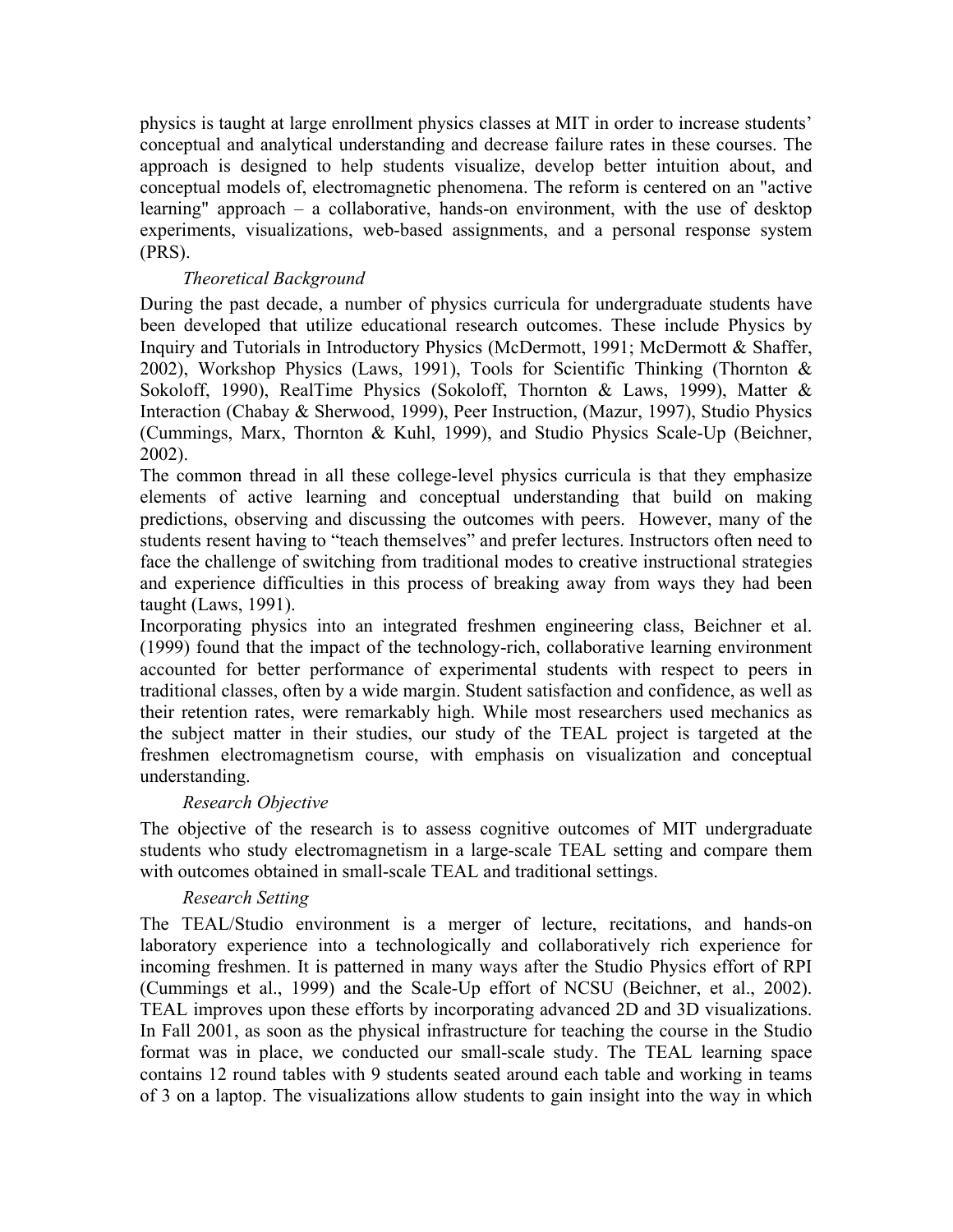fields transmit forces by watching how the motions of objects evolve in time in response to those forces. Such animations allow students to make an intuitive connection between the forces transmitted by electromagnetic fields and more tangible forces, such as those exerted by rubber bands or strings.

## *Research Population*

The experiment started with a pilot study, conducted in Fall 2000 which served to validate the learning materials, the visualizations, and the assessment tools. This paper reports the results of a comparison of three groups: small-scale TEAL implementation, large-scale TEAL implementation, and traditional setting.

The small-scale experiment was conducted in Fall 2001 and included about 180 students. Two thirds of these students were upper classmen who failed either the mechanics course or the electromagnetism course. One third was comprised of freshmen who studied physics in high school at the advanced level and advanced placed the mechanics course. The students who took the traditional large lecture and recitations electromagnetism course of Spring 2002 served as the control group. This group consisted of about 120 volunteers, 90% of whom were freshmen and the rest were upper classmen. The largescale experiment was conducted in Spring 2003 and included about 550 students, most of whom were freshmen. We divided the Fall 2001 population into three about equal parts, thereby defining three academic levels: high, intermediate, and low. The resulting pretest borderlines between academic levels were as follows: high academic level students scored above 45 out of 100 points, intermediate level students scored between 30 and 44, and low academic level students scored below 30. These borderlines remained the same for the control group in Spring 2002 and the second experimental group in the Fall 2003.

### *Research Tools*

The assessment of the project includes examining students' conceptual understanding before and after studying electromagnetism in a media-rich environment. We developed pre- and posttests consisting of 20 conceptual questions from standardized tests (Maloney, et al., 2001; Mazur, 1997), as well as questions designed to assess the visualizations and experiments. The tests included open-ended (Bagno & Eylon, 1997) and multiple choice questions that require qualitative and quantitative responses. The research tools included also a survey and focus group discussions.

### *Findings*

The failure rates in the experimental groups were 1% in the small- and large-scale experimental groups, compared with 13% in the traditional control group. Figures 1, 2 and 3 respectively present the conceptual test results of Fall 2001 small-scale experimental group, Spring 2003 large-scale experimental group, and Spring 2002 control group.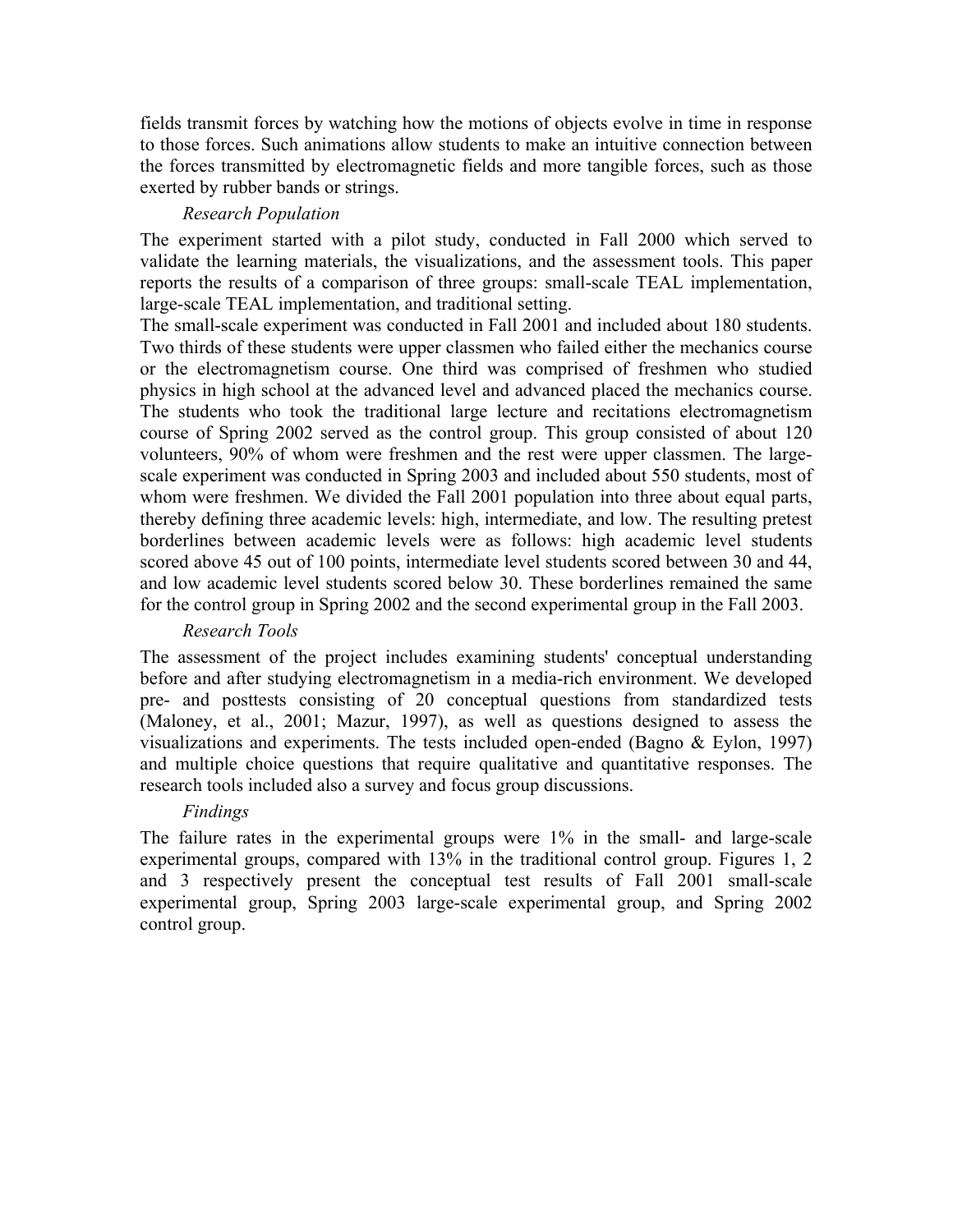

Figure 1. Fall 2001 small-scale experimental group results in the pre- and posttests



Figure 2. Spring 2003 large-scale experimental group results in the pre- and posttests



Figure 3. Spring 2002 control group results in the pre- and posttests

Our findings indicate that students who studied in the TEAL format significantly improved their conceptual understanding of the various complex phenomena associated with electromagnetism. The average improvement (net gain) of both the Fall 2001 (28) and Spring 2003 (37) TEAL students from the pre-test to the post-test was significantly (p<0.0001) higher than that of the control group of Spring 2002 (16).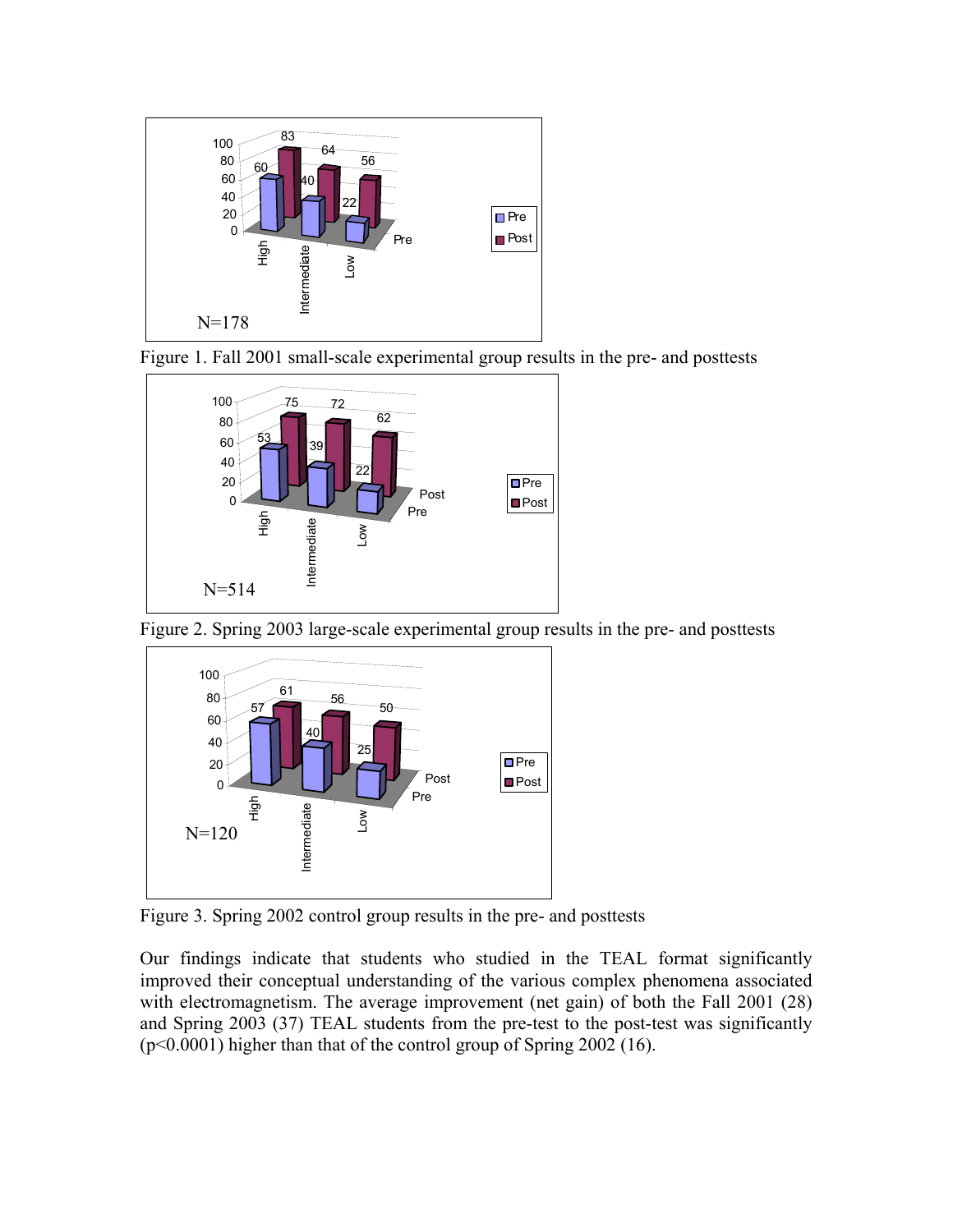To analyze the effect of the TEAL classroom and learning materials on each academic level separately, we examined the relative improvement measure  $\langle \varrho \rangle$  for each level, which is defined as follows (Hake, 2002).

$$
\langle g \rangle = \frac{\%Correct_{post-test} - \%Correct_{pre-test}}{100 - \%Correct_{pre-test}}
$$

Table 1 shows the results of the two experimental groups and the control group. The relative improvement of both experimental groups was significantly  $(p<0.0001)$  higher than that of the 2002 control group.

Table 1. Relative improvement of conceptual understanding of Fall 2001 and Spring 2003 experimental vs. the Spring 2002 control group students

| Group        | Experimental<br><b>Fall 2001</b> |                     | Experimental<br>Spring 2003 |                     | Control<br>Spring 2002 |                     |
|--------------|----------------------------------|---------------------|-----------------------------|---------------------|------------------------|---------------------|
|              | N                                | $\langle g \rangle$ | N                           | $\langle g \rangle$ | N                      | $\langle g \rangle$ |
| <b>Total</b> | 176                              | $0.46 \pm 0.26$     | 514                         | $0.52 \pm 0.22$     | 121                    | $0.27 \pm 0.31$     |
| High         | 58                               | $0.56 \pm 0.29$     | 40                          | $0.46 \pm 0.33$     | 19                     | $0.13 \pm 0.43$     |
| Intermediate | 48                               | $0.39 \pm 0.26$     | 176                         | $0.55 \pm 0.22$     | 50                     | $0.26 \pm 0.34$     |
| Low          | 70                               | $0.43 \pm 0.22$     | 298                         | $0.51 \pm 0.19$     | 52                     | $0.33 \pm 0.20$     |

The TEAL project was well received in the small-scale implementation. However, in the large-scale experiment students expressed both positive and negative attitudes in the course survey. Below are a few examples, both positive and negative.

- "The in-class discussions were particularly helpful because people had the opportunity to defend their opinion and try to convince others that they were right. In doing so, I picked up more practical explanations (without use of equations) to problems."
- "The 2D/3D simulations gave a real example to see what was going on...even with the forces and things that aren't visible (e-fields, b-fields, etc)."
- "The online study guide was the most useful part because we were expected to know the concepts before class in order to complete the online assignments."
- "Frankly, I don't think 8.02 [*the electromagnetism course*] TEAL should be forced on people. Lecture format is a LOT better for some people, for example me"
- "... You can't let the blind lead the blind, and I'm afraid that's exactly what teamwork in physics is...especially when we haven't learned the material individually first."

# *Research Limitations, Summary and Discussion*

The research has a number of limitations, which stem from the fact that not all the variables of students in the two experimental groups and the control group were identical. Unlike the experimental group students, who responded to both conceptual and analytical problems as part of their weekly assignments, the control group students had to solve only analytical problems in their weekly assignments. The only times the control group students were presented with multiple choice conceptual questions were in the pre and the post tests. The conceptual pre and posttests administered to the two experimental